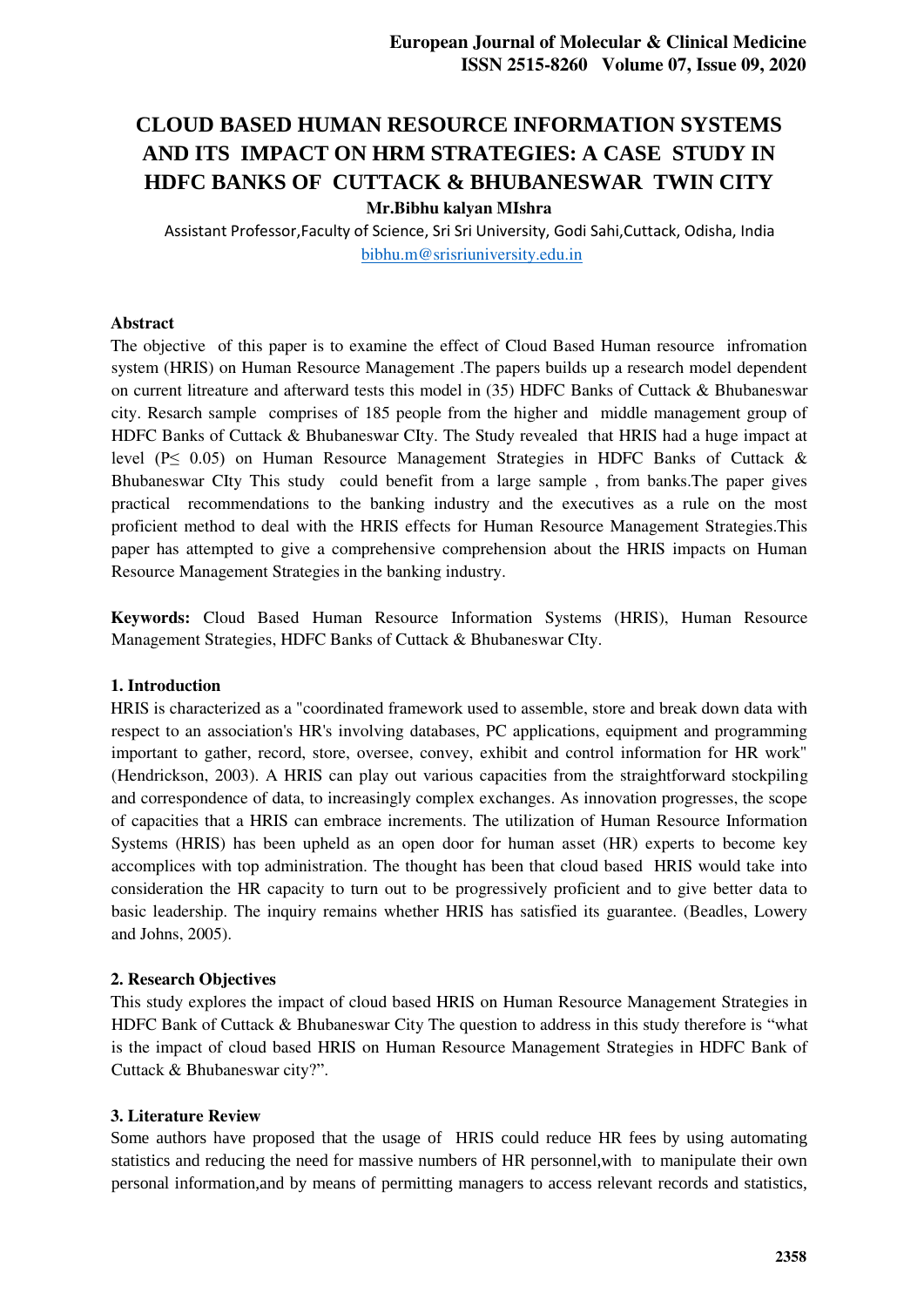# **European Journal of Molecular & Clinical Medicine ISSN 2515-8260 Volume 07, Issue 09, 2020**

behavior analysis, make decisions, and talk with others with out consulting an Ideally, with the best use of HRIS, less people should be wanted to carry out administrative responsibilities such as record keeping and extra time would be made available for HR managers to help via providing statistics on a strategic level.Many of those authors trust the future to be vibrant for HRIS as it creates new paths for human sources and for the organizations that efficaciously use HRIS. One have a look at even goes as a long way as to indicate that there is evidence that HRIS can enhance shareholder value (Brown, 2002).Human useful resource control (HRM) troubles have been major challenge for managers in any respect levels, because they all meet their dreams thru the efforts of others, which require the These embrace studying jobs, making plans exertions needs, choosing personnel, orienting and education personnel, coping with compensation, communicating (which includes counseling and disciplining), and keeping worker commitment.

Actually HRIS is directed in the direction of the HR department itself (Ruël, Bondarouk & Looise, 2004), but the use of HRIS can provide a number of of advantages no feature, but also line managers, and the wider organization(Parry, 2009).

The use of HRIS has been encouraged as an opportunity for human aid specialists to emerge as strategic companions with top management.HRIS permit HR function to grow to be greater green and to provide better information for decision making (Beadles, Lowery & Johns, 2005).

(Obeidat, 2012) concluded that Human resource statistics system features have been observed to have a courting with HRM functionalities.

More specifically, it was found that strategic integration, forecasting and planning, human assets analysis, and conversation and integration haven't any relationship with human aid functionalities.Whereas, it was found that overall performance development, knowledge management, and information and compliance as dimensions of human resources information structures have a relationship with human resources functionalities.

Kovach et al.(2002) listed numerous administrative and strategic advantages to the usage of HRIS. Similarly, Beckers and Bsat (2002) pointed out at least five reasons why organizations/companies should use HRIS.

They are -:

(1) boom competitiveness by way of improving HR operations;

(2) produce a greater range and variety of HR-related reports;

(3) shift the focal point of HR from the processing of transactions to strategic HRM;

- (4) make all the employees as part of HRIS
- (5) reengineer the complete HR feature of groups.

The current literature on HRIS suggests that they have got different impacts on HR across corporations, however offers little reason behind this variation.Early surveys suggested that HRIS had been used predominantly to automate ordinary obligations and "to replace submitting cabinets" (Martinsons, 1994).

Ball (2001) concluded that HR had missed the strategic opportunity furnished via HRIS.

More recent studies indicates extra use of HRIS in assist of strategic selection making by means of HR (Hussain et al., 20019).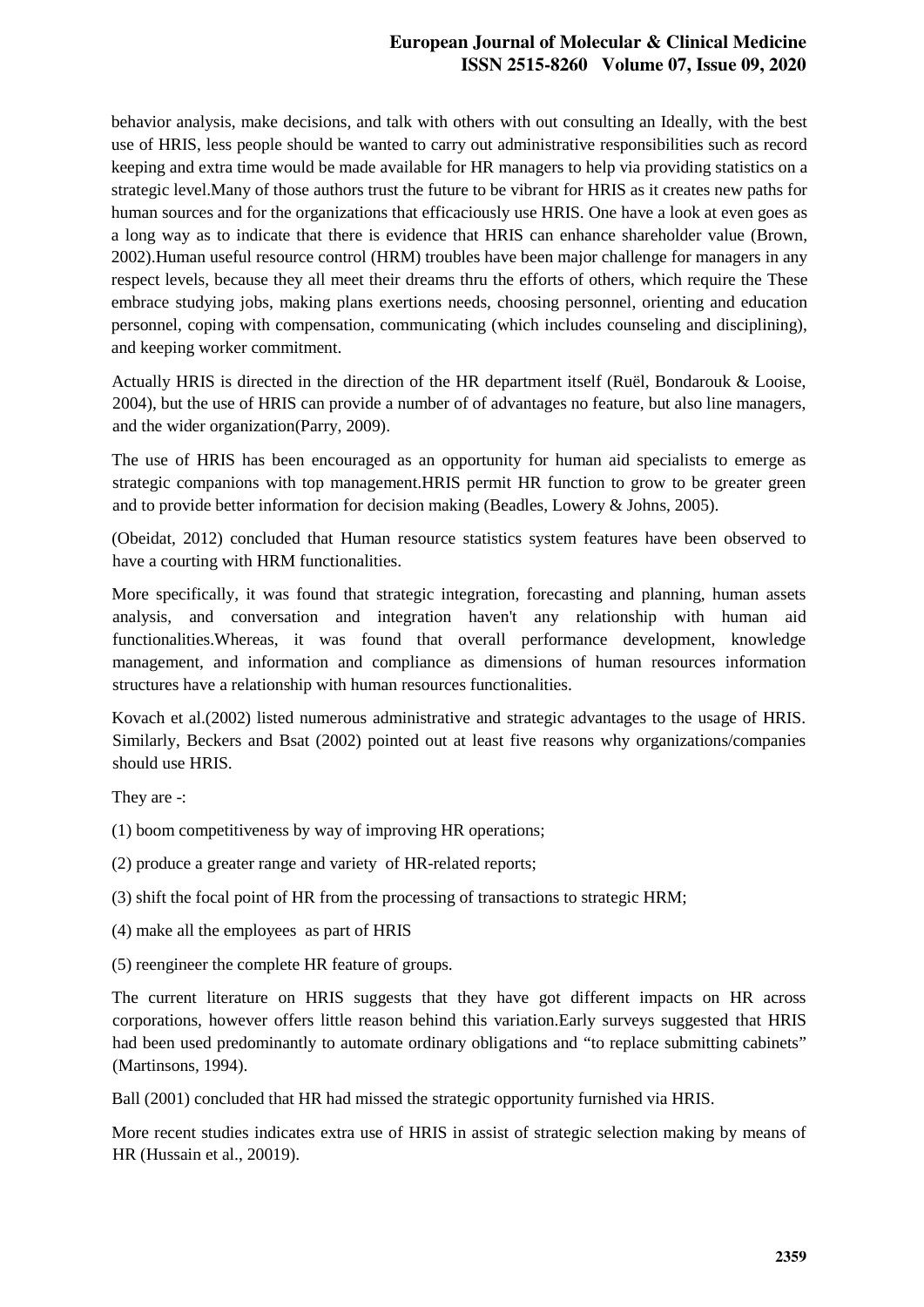However, the extent to which HRIS is utilized in a strategic fashion differs across corporations, with the significant majority of agencies persevering with to use HRIS sincerely to update manual processing and to lessen fees (Bee & Bee, 2017; Brown, 2017**).**

(Kundu& Kadian, 2012) intend to evaluate the packages of HRIS in human useful resource management (HRM) in agencies operating in India. Primary information primarily based on 544 respondents and 18 packages of HRIS in HRM had been analyzed.

Five elements from aspect analysis had been further analyzed.Respondents perceived "technical and strategic HRM" and "performance and reward management" as the maximum vital elements for HRIS applications.

The most frequent application of HRIS in corporations operating in India was found to be in "employee report", observed by "pay roll".

"technical and strategic HRM", "overall performance and reward management" and "corporate communication" were additionally applied in companies in India.

ANOVA results showed that production and service groups differed drastically on all sophisticated HRIS packages.Mean ratings confirmed that on all the sophisticated HRIS packages, service agencies had vast facet over the manufacturing groups.

However Indian and multinational agencies did not differ appreciably on any of the HRIS applications.(Khera& Gulati , 2012) explained in their look at that Human aid facts system (HRIS) is not new idea however it's miles recuperating every day with converting environment.

Its predominant position is in human resource planning (HRP) which itself a vital pastime in any organization.Ineffective HRP can lead to more or fewer numbers of employees than needed.Both over and beneath wide variety of personnel can create crappy situations.

This paper centers around the job of cloud based HRIS in HRP. The examination is exact in nature as 50 respondents from top 7 IT organizations are taken to see the sights of the goals. The study is finished with the help of the survey. After examination it is presumed that cloud based HRIS has different advantages however the premier is HRIS stores sufficient information about the workers of the associations that aides in heightening the agonizingly slow clip of HRP. HRIS likewise helps in the vital exercises of HR directors and more in preparing and improvement, progression arranging, candidate following in enrollment and choice and labor arranging. While investigating the general commitment of HRIS in HRP it is reasoned that HRIS distinguishes involved and vacant situations in an association successfully and precisely.

(Beadles, Lowery and Johns, 2005) referenced in their examination that different opinion have pushed that the utilization of a cloud based Human Resource Information System (HRIS) should prompt significant results for the association. Diminished costs, improved correspondence, and diminishes in time spent on ordinary exercises ought to make a situation where in the Human Resources (HR) division would assume an increasingly key job in the association. This investigation is an underlying endeavor to decide if cloud based HRIS has arrived at these potential advantages. In view of reactions from an example of HR chiefs of from state funded colleges we found that, while important, clolud based HRIS has not yet arrived at its maximum capacity in this condition.

## **4. Hypotheses of the Study:**

HO1: There is no significant impact of cloud based Human Resource Information Systems on Human Resource Management Strategies in HDFC Bank of Cuttack & Bhubaneswar City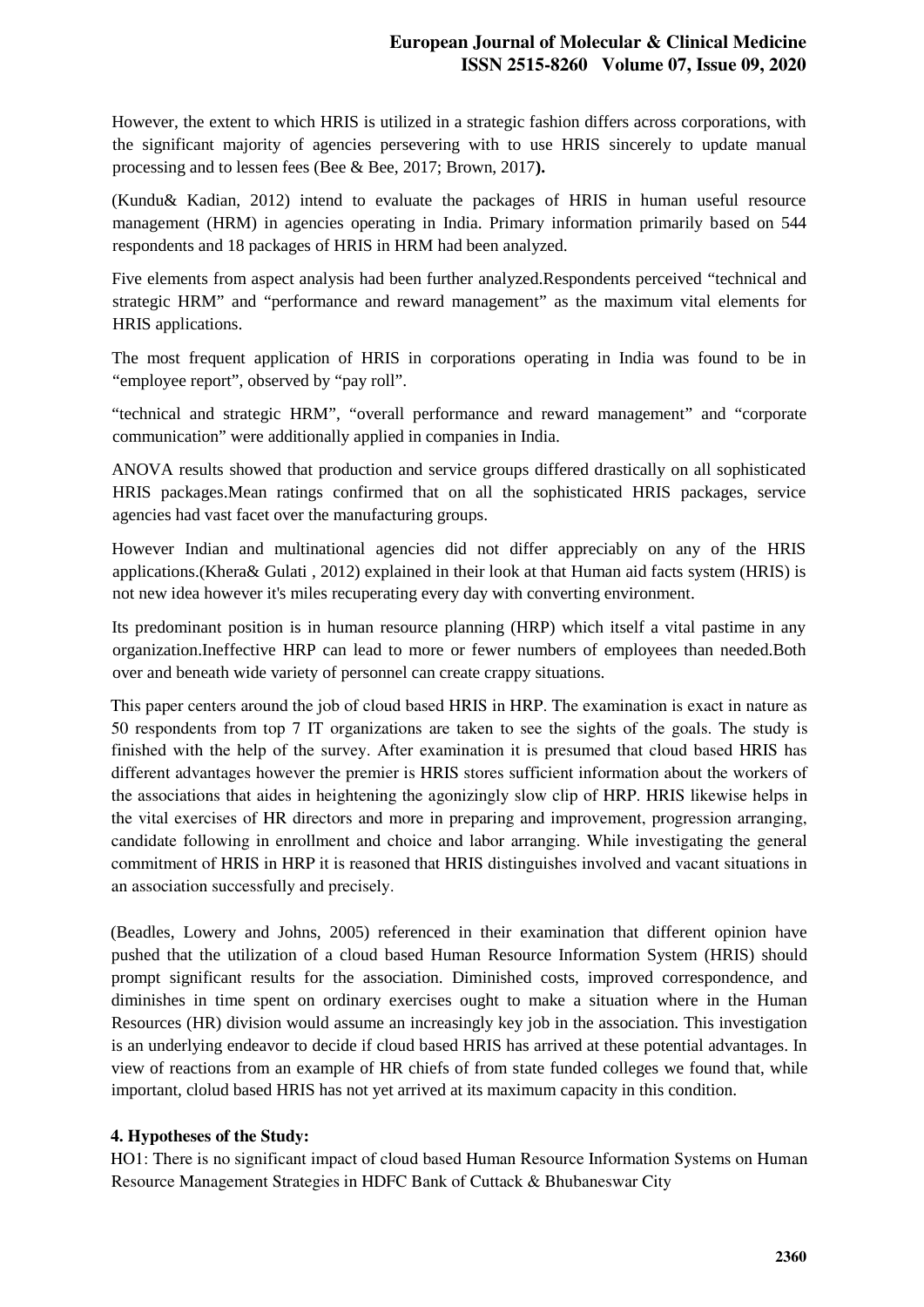HO1.1: There is no significant impact of planning HR Systems on Human Resource Management Strategies in HDFC Bank of Cuttack & Bhubaneswar City

HO1.2: There is no significant impact of Staffing HR Systems on Human Resource Management Strategies in HDFC Bank of Cuttack & Bhubaneswar City

HO1.3: There is no significant impact of Training HR Systems on Human Resource Management Strategies in HDFC Bank of Cuttack & Bhubaneswar City

HO1.4: There is no significant impact of Assessment HR Systems on Human Resource Management Strategies in HDFC Bank of Cuttack & BhubaneswarCity

HO1.5: There is no significant impact of Compensation HR Systems on Human Resource Management Strategies in HDFC Bank of Cuttack & Bhubaneswar City

# **5. Proposed Research Model:**

The study built up a reasonable system that comprises of two sections which reenact the examination model as appeared in figure (1). The first part of the model speaks to the HRIS Functions, while the second part denotes Human Resource Management Strategies.



**Source: Model prepared by the researcher**

## **6. Methodology**

## 6.1 Purpose

This study is designed to investigate the impact of HRIS on Human Resource Management Strategies in HDFC Banks of Cuttack & Bhubaneswar City The results of this study should help managers of HDFC Banks of Cuttack & Bhubaneswar City to determine the importance of HRIS in developing HRM Strategies.

6.2 Populations and the study sample

The target population of the study comprised of all Managers at high and middle level in HDFC Banks of Cuttack& Bhubaneswar City Indicated a total number of 35 bank from which simple random sampling was chosen. 190 questionnaires were distributed . Finally 185 completely filled questionnaires were included in the analysis.

6.3Unit of analysis All Managers at high and middle level in HDFC Banks of Cuttack & Bhuabaneswar City

6.4 Study Instrument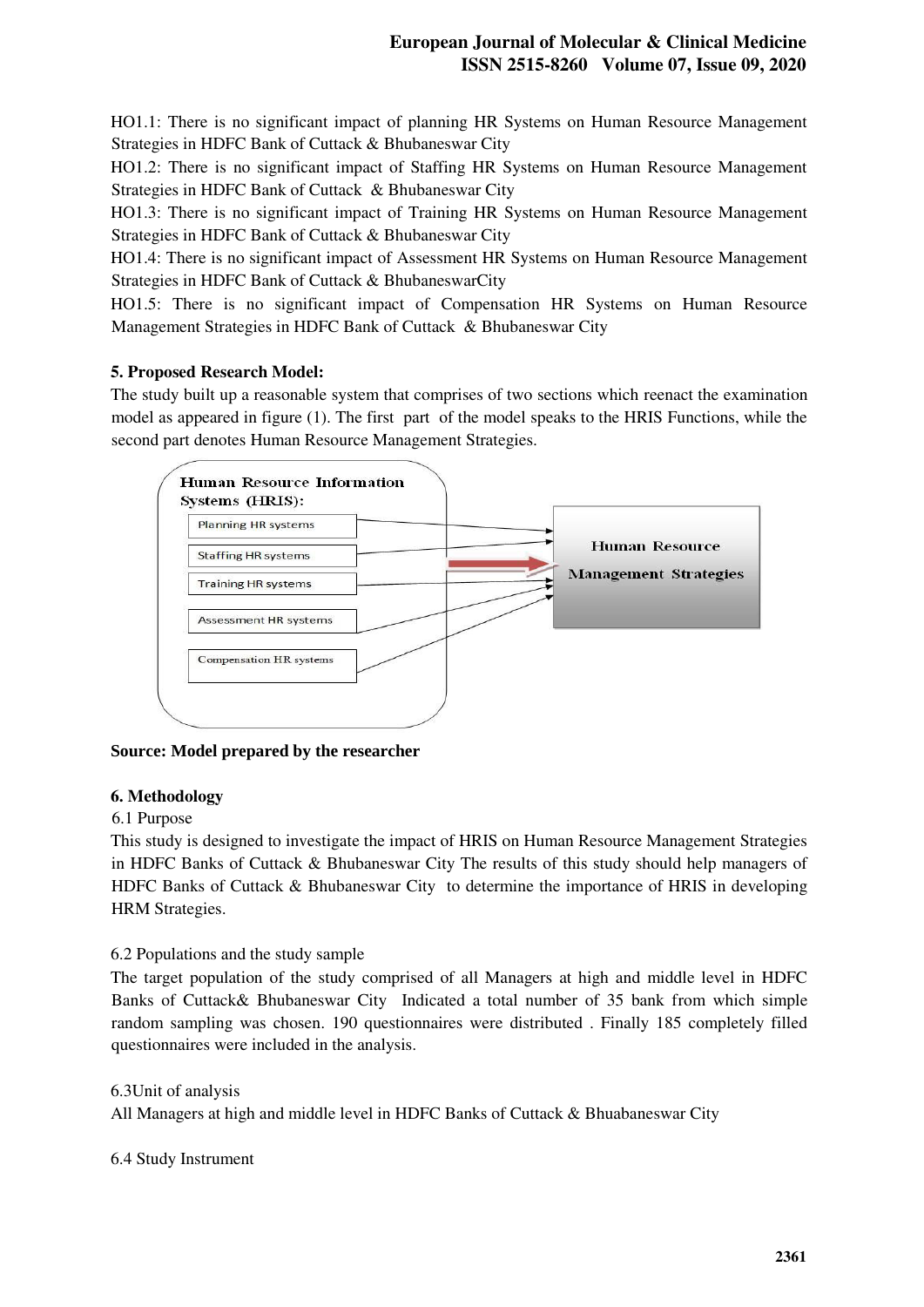A questionnaire was used to collect the data. It included closed questions and was distributed into three sections. Section one consisted of 4 questions concerning responder demographics. Section two focused on information about usage of cloud based HRIS. Section three focused on HRM strategies.

# 6.5Validity and Reliability

To authenticate the validity  $\&$  reliability of the tool, the questionnaire was given to seven experts from various universities . The experts showed their useful remarks and proposals, which were taken into account. In any case, the reliability test was conducted to Cronbach alpha correlation in each of the variable in the questionnaire . The value of Cronbach alpha is 0.808 for Independent Variable & The value of Cronbach alpha is 0.814 for dependent Variable

|                         | Cronbach's alpha   Internal consistency |
|-------------------------|-----------------------------------------|
| $\alpha \geq 0.9$       | Excellent                               |
| $0.9 > \alpha \geq 0.8$ | Good                                    |
| $0.8 > \alpha \geq 0.7$ | Acceptable                              |
| $0.7 > \alpha \geq 0.6$ | Questionable                            |
| $0.6 > \alpha \geq 0.5$ | Poor                                    |
| $0.5 > \alpha$          | Unacceptable                            |

**Table 1:Internal consistency range of Cronbach's alpha** 

# **7. Analysis and Result**

frequencies, means, percentages were used to test the hypothesis whereas standard deviation were used as descriptive analysis to meet the study questions, while simple regression (enter) was used to test the main hypothesis and its branches.

**H0 1**: There is no significant impact of Human Resource Information Systems on Human Resource Management Strategies in HDFC Banks of Cuttack & Bhubaneswar City.

| Coefficients |        |       | <b>ANOVA/Analysis of variance</b> |       |         | <b>Model summary</b> |                |      |
|--------------|--------|-------|-----------------------------------|-------|---------|----------------------|----------------|------|
| sıg          |        | beta  |                                   | Sig   |         | DF                   | $\mathbf{R}^2$ |      |
| .0000        | 16.890 | 0.868 | <b>HRIS</b>                       | 0.000 | 126.872 |                      | 0.610          | .868 |

**Table 2**: Simple regression of HRIS on Human resource management Strategies

The value of  $R^2$  for HRIS model is (0.61) and (f= 126.872, P= 000) which explain (61%) of variance in Human resource management Strategies. Therefore, HRIS was found to have a significant and positive effect on Human resource management Strategies, the regression coefficient for HRIS (β =0.868, P= 000). Based on the result we can't accept the null hypothesis and accept the research hypothesis that indicates a significant impact of HRIS on Human resource management Strategies in HDFC Banks of Cuttack & Bhubaneswar City at level of ( $P \le 0.05$ ).

HO1.1: There is no significant impact of Planning Human Resource Information Systems on Human Resource Management Strategies in HDFC Banks of Cuttack & Bhubaneswar City

**Table 3**: Simple regression of Planning HR Systems on Human resource management Strategies.

| Coefficients |   |      |  |           | <b>ANOVA/Analysis of variance</b> |    | <b>Model summary</b> |  |
|--------------|---|------|--|-----------|-----------------------------------|----|----------------------|--|
| S1g          | m | beta |  | n.<br>S12 |                                   | DF |                      |  |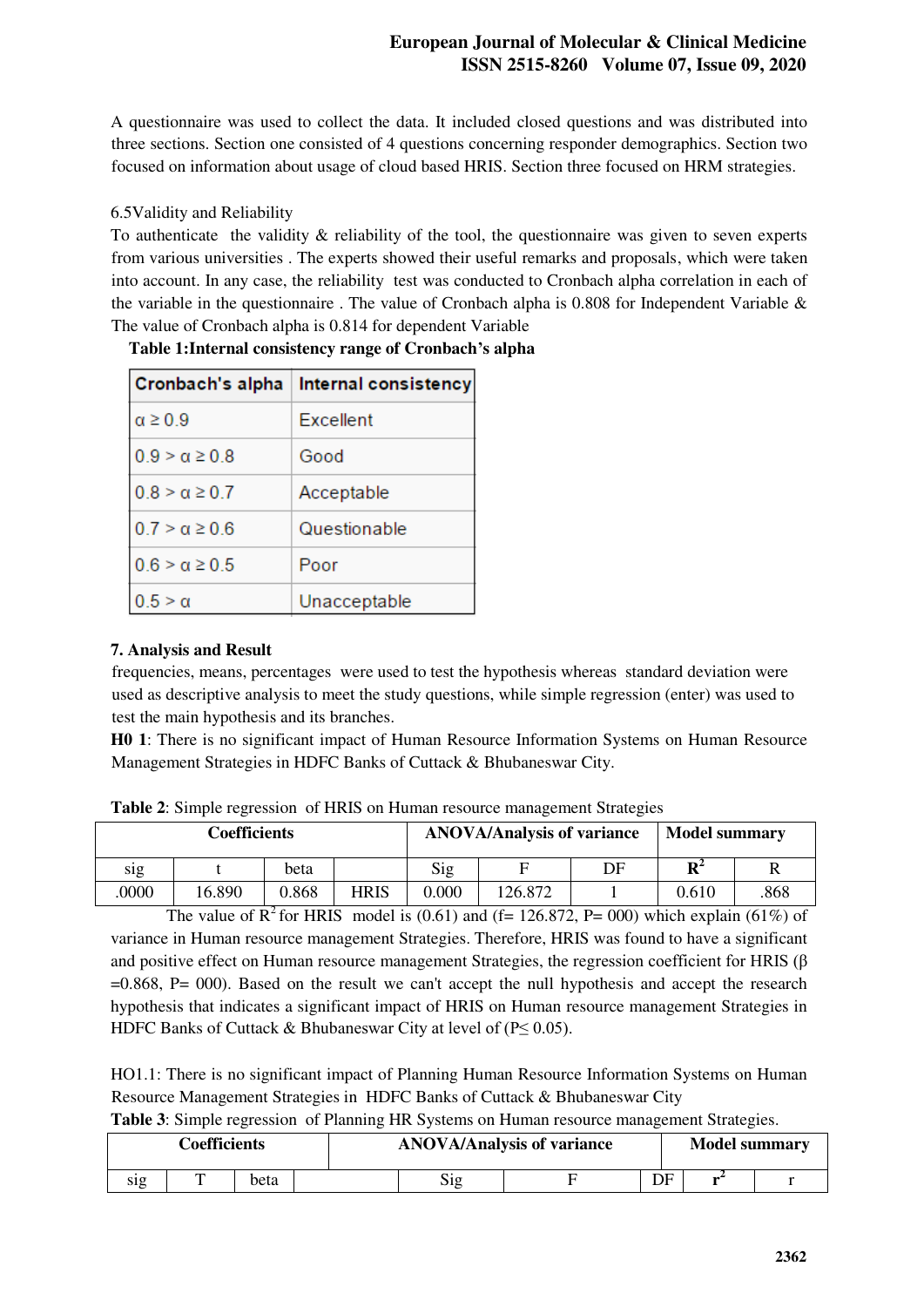| 0.000 | 13.528 | 0.705 | Planning<br>HR system | 0.000 | 182.999 |  | 0.500 | 0.705 |
|-------|--------|-------|-----------------------|-------|---------|--|-------|-------|
|-------|--------|-------|-----------------------|-------|---------|--|-------|-------|

The value of  $r^2$  for Planning HR Systems model is (0.50) and (f= 182.999, P= 000) which explain (50%) of variance in Human resource management Strategies. Therefore, Planning HR System was found to has a significant and positive effect on Human resource management Strategies, the regression coefficient for planning HRIS where  $\beta = 0.705 \& P = 000$ . So here null hypothesis rejected and research hypothesis accepted that indicates a significant impact of Planning HR Systems on Human Resource Management Strategies in HDFC Banks of Cuttack & Bhubaneswar City at level of  $(P \le 0.05)$ .

HO1.2: There is no significant impact of Staffing HR Systems on Human Resource Management Strategies in HDFC Bank of Cuttack & Bhubaneswar City

**Table 4**: Simple regression (enter) of Staffing HR Systems on Human resource management Strategies.

| <b>Coefficients</b> |       |       |                                                |       | <b>ANOVA/Analysis of</b><br>variance |    |       | <b>Model summary</b> |
|---------------------|-------|-------|------------------------------------------------|-------|--------------------------------------|----|-------|----------------------|
| sig                 |       | beta  |                                                | Sig   |                                      | DF |       |                      |
| 0.000               | 9.578 | 0.588 | <b>Staffing</b><br><b>HR</b><br><b>Systems</b> | 0.000 | 97.114                               |    | 0.338 | 0.588                |

The value of  $r^2$  for Staffing HR Systems model is (0.338) and (f= 97.114, P= 000) which explain (33.8%) of variance in Human resource management Strategies. Therefore, Staffing HR Systems were found to have a significant and positive effect on Human resource management Strategies, the regression coefficient for Staffing HR Systems ( $\beta$  =0.588, P= 000). Based on the result we can't accept the null hypothesis and accept the research hypothesis that indicates a significant impact of Staffing HR Systems on Human Resource Management Strategies in HDFC Bank of Cuttack & Bhubaneswar City at level of  $(P \le 0.05)$ .

HO1.3: There is no significant impact of Training HR Systems on Human Resource Management Strategies in HDFC Bank of Cuttack & Bhubaneswar City

| <b>Coefficients</b> |       |       | <b>ANOVA/Analysis of variance</b> |       |         | <b>Model summary</b> |       |       |
|---------------------|-------|-------|-----------------------------------|-------|---------|----------------------|-------|-------|
| S1g                 |       | beta  |                                   | Sig   | F       | DF                   |       |       |
| 0.000               | 9.578 | 0.688 | Training<br>HR<br><b>Systems</b>  | 0.000 | 107.103 |                      | 0.612 | 0.688 |

**Table 5**: Simple regression of Training HR Systems on Human resource management Strategies.

The value of r2 for Training HR Systems model is  $(0.612)$  and  $(f= 107.103, P= 000)$  which explain (61.2%) of variance in Human resource management Strategies. Therefore, Training HR Systems were found to have a significant and positive effect on Human resource management Strategies, the regression coefficient for Training HR Systems ( $\beta$  =0.688, P= 000). Based on the result we can't accept the null hypothesis and accept the research hypothesis that indicates a significant impact of Training HR Systems on Human Resource Management Strategies in HDFC Banks of Cuttack & Bhubaneswar City at level of  $(P \le 0.05)$ .

HO1.4: There is no significant impact of Assessment HR Systems on Human Resource Management Strategies in HDFC Banks of Cuttack & Bhubaneswar City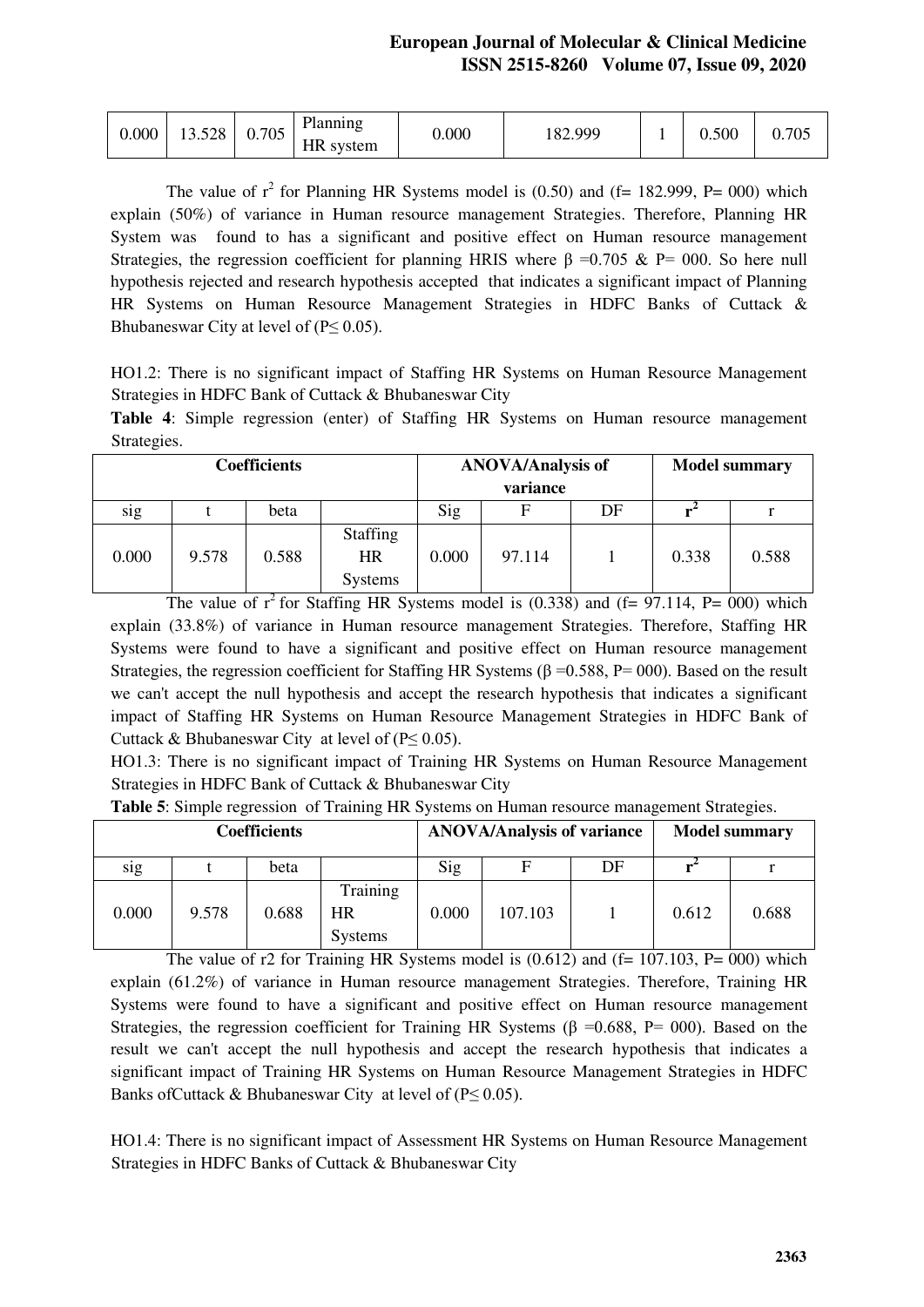# **European Journal of Molecular & Clinical Medicine ISSN 2515-8260 Volume 07, Issue 09, 2020**

| Coefficients |       |       |                                 | <b>ANOVA/Analysis of variance</b> |         |    | <b>Model summary</b> |       |
|--------------|-------|-------|---------------------------------|-----------------------------------|---------|----|----------------------|-------|
| sig          |       | beta  |                                 | Sig                               |         | DF |                      |       |
| 0.000        | 9.447 | 0.509 | Assessment<br><b>HR</b> Systems | 0.000                             | 104.887 |    | 0.559                | 0.509 |

**Table 6**: Simple regression of Assessment HR Systems on Human resource management Strategies.

The value of r2 for Assessment HR Systems model is  $(0.559)$  and  $(f= 104.887, P= 000)$ which explain (55.9%) of variance in Human resource management Strategies. Therefore, Assessment HR Systems were found to have a significant and positive effect on Human resource management Strategies, the regression coefficient for Assessment HR Systems ( $\beta = 0.509$ , P= 000). Based on the result we can't accept the null hypothesis and accept the research hypothesis that indicates a significant impact of Assessment HR Systems on Human Resource Management Strategies in HDFC Banks of Cuttack & Bhubaneswar City at level of (P≤ 0.05).

HO1.5: There is no significant impact of Compensation HR Systems on Human Resource Management Strategies in HDFC Banks of Cuttack & Bhubaneswar City

|  | Table 7: Simple regression of Compensation HR System on Human resource management Strategies. |  |
|--|-----------------------------------------------------------------------------------------------|--|
|  |                                                                                               |  |

| <b>Coefficients</b> |       |       |                                  |       | <b>ANOVA/Analysis of variance</b> |    |       | <b>Model summary</b> |
|---------------------|-------|-------|----------------------------------|-------|-----------------------------------|----|-------|----------------------|
| s <sub>1</sub> g    |       | beta  |                                  | Sig   | ы                                 | DF |       |                      |
| 0.000               | 9.447 | 0.625 | Compensation<br><b>HR</b> System | 0.000 | 98.857                            |    | 0.393 | 0.625                |

The value of  $r^2$  for Compensation HR Systems model is 0.393 and f= 98.857 &P= 000 which explain 39.3% of variance in Human resource management Strategies. Thus, Compensation HR System was found to has a significant and positive effect on Human resource management Strategies, the regression coefficient for Compensation HR Systems where  $\beta = 0.625 \& P = 000$ . Based on this result null hypothesis rejected and accept the research hypothesis which indicates a significant impact of Compensation HR Systems on Human Resource Management Strategies in HDFC Banks in Cuttack & Bhubaneswar City at level of  $(P \le 0.05)$ .

## **8. Conclusion**

This study investigated the apparent impact of cloud based HRIS on HRM strategies in HDFC Banks of Cuttack & Bhubaneswar City The analysis of research results showed the overall consistency of findings with the model. This study makes a key contribution to the literature.

The study found a statistically significant impact at level  $(P< 0.05)$  of planning HR Systems, Staffing HR Systems, Training HR Systems, Assessment HR Systems, and compensation HR Systems on HRM Strategies in HDFC Banks of Cuttack & Bhubaneswar City .The study found a statistically significant impact at level ( $P \le 0.05$ ) of HRIS totally on HRM Strategies in HDFC Bank of Cuttack & Bhubaneswar City .

#### **9.Future Scope**

Here the researcher confined his study to only HDFC banks of Cuttack & Bhubaneswar city of odisha.due to time constraint and other issues.This study can be extended to HDFC banks throughout India as well as banking industry & other industries as well.

#### **References**

Awazu, Yukika & Desouza, Kevin C. (2003). Knowledge Management. HR Magazine. 48(11): 107.